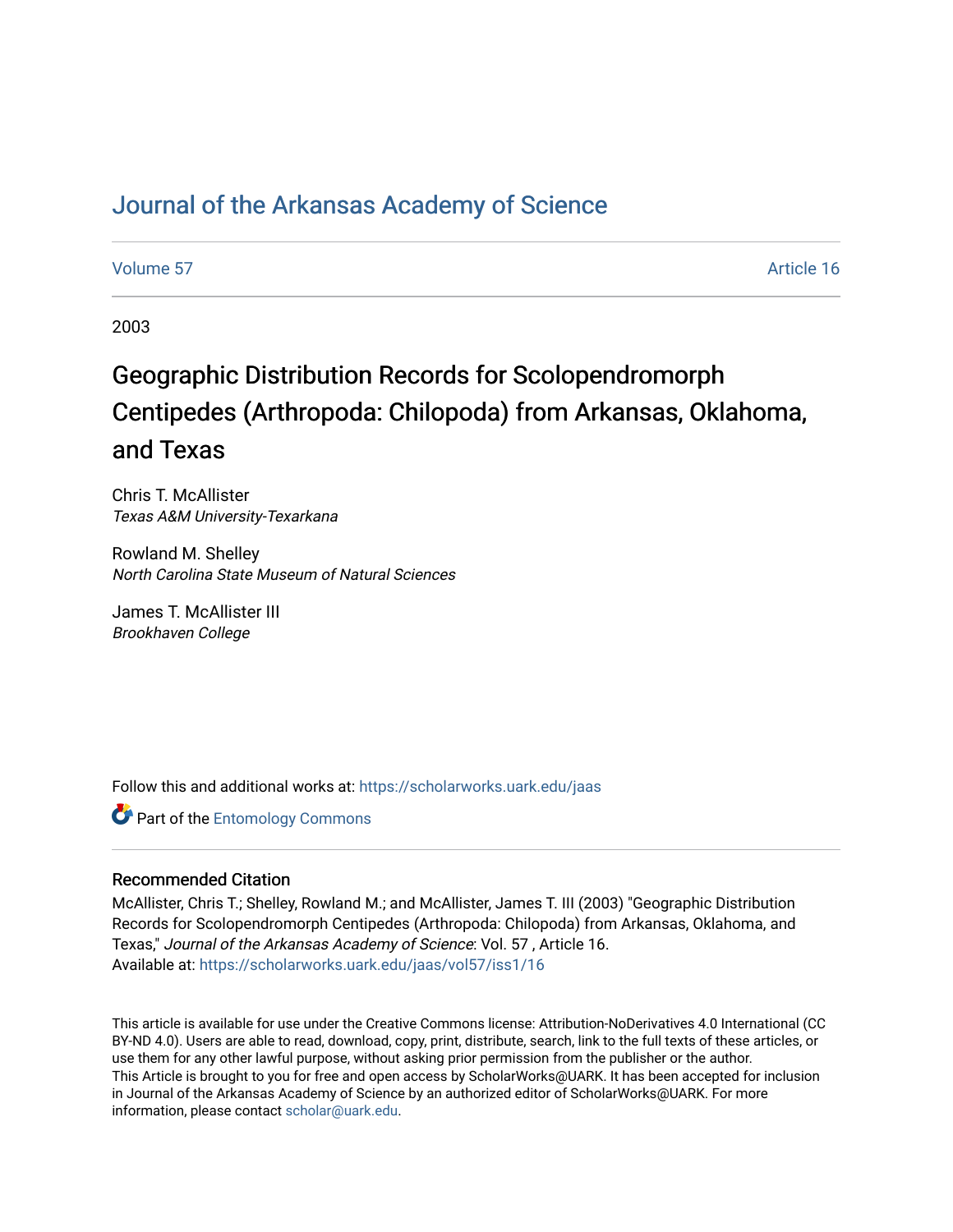## Geographic Distribution Records for Scolopendromorph Centipedes (Arthropoda: Chilopoda) from Arkansas, Oklahoma, and Texas

Chris T.McAllister Department of Biology Texas A&MUniversity-Texarkana Texarkana, TX 75505

Rowland M. Shelley James T. McAllister, III Research Laboratory North Carolina State Museum of Natural Sciences 4301 Reedy Creek Rd. Raleigh, NC 27607

Brookhaven College 3939 Valley View Lane Dallas, TX 75244

""Corresponding Author

#### Abstract

During 2001-2003, we collected eight species of scolopendromorph centipedes from 17 counties of Arkansas (AR), seven counties of Oklahoma (OK), and 17 counties of Texas (TX). The following taxa were collected: Cryptops leucopodus (Rafinesque) from Bowie and Cass counties, TX, and Pulaski County, AR; *Hemiscolopendra marginata* (Say) from Columbia, Garland, Hempstead, Little River, Pike, Polk, and Yell counties, AR, and Cass, Cherokee, Coryell, Houston, Johnson, Kimble, Marion, Nacogdoches, Smith, and Tom Green counties, TX; Scolopocryptops rubiginosus L. Koch from Bowie and Dallas counties, TX; Scolopocryptops sexspinosus (Say) from Clark, Columbia, Conway, Faulkner, Hot Spring, Garland, Miller, Montgomery, Polk, Pope, and Pulaski counties, AR, LeFlore and McCurtain counties, OK, and Marion, Red River, and Rusk counties, TX; Scolopendra heros Girard from Atoka, Major, and McCurtain counties, OK; Scolopendra polymorpha Wood from Woodward County, OK; Theatops posticus (Say) from Montgomery County, AR, Choctaw, Marshall, and McCurtain counties, OK, and Cass, Dallas, Freestone, Hopkins, Houston, Red River, and Titus counties, TX; and Theatops spinicaudus (Wood) from Garland, Hot Spring, Little River, Pike, and Scott counties, AR, and Atoka, Choctaw, and McCurtain counties, OK. Most significantly, our records of S. rubiginosus are well outside its distributional range as depicted in Shelley (2002). A total of 43 new county records is documented, including 14 in Arkansas, nine in Oklahoma, and 20 in Texas.

## Introduction

Shelley (2002) recently provided a faunistic monograph on North American scolopendromorph centipedes. It represented the most comprehensive synopsis to date of this important centipede order that includes three families, eight genera, and 21 species. Records of Arkansas, Oklahoma, and Texas scolopendromorphs and centipedes of other orders have never before been consolidated; there are a few reports scattered in miscellaneous papers, and most of the Arkansas records that exist are ones provided byCharles H. Bollman (Bollman, 1888, 1893). Chamberlin (1931, 1942, 1943) and Chamberlin and Muliak (1941) also reported on some chilopods of Oklahoma, Arkansas, and Texas, and Reddell (1965, 1970) provided checklists of centipedes inhabiting caves in Texas. Hoffman and Shelley (1996) reported distributional information on Hemiscolopendra marginata, the range of which encompasses most of Arkansas, southeastern Oklahoma, and Texas. Shelley (1990) noted some Arkansas records of Theatops posticus and records of the tribe Plutoniuminae were provided by Shelley (1997). The purposes of this paper are to document some distributional information on scolopendromorph centipedes of the Ark-La-Tex and to report additional Arkansas, Oklahoma, and Texas localities for eight species.

## Materials and Methods

Between October 2001 and September 2003, we collected centipedes in <sup>17</sup> counties (Clark, Columbia, Conway, Faulkner, Garland, Hempstead, Hot Spring, Johnson, Little River, Miller, Montgomery, Pike, Polk, Pope, Pulaski, Scott, and Yell) of Arkansas, seven counties (Atoka, Choctaw, LeFlore, Major, Marshall, McCurtain, and Woodward), of Oklahoma and <sup>17</sup> counties (Bowie, Cass, Cherokee, Coryell, Dallas, Freestone, Hopkins, Houston, Johnson, Kimble, Marion, Nacogdoches, Red River, Rusk, Smith, Titus, and Tom Green) of Texas. The majority of specimens were taken from damp areas off trails in pine and hardwood forests by overturning decaying logs, leaf litter, and stones with potato rakes. Centipedes were also collected by peeling bark off rotting logs and stumps. At each locale, specimens were placed in individually labeled vials containing 70% ethanol and returned to the laboratory for preliminary processing and sorting. Centipedes were shipped to the second author (RMS) and identified to species. Voucher specimens were deposited in the North Carolina State Museum of Natural Sciences (NCSM).

## Journal of the Arkansas Academy of Science, Vol. 57, <sup>2003</sup>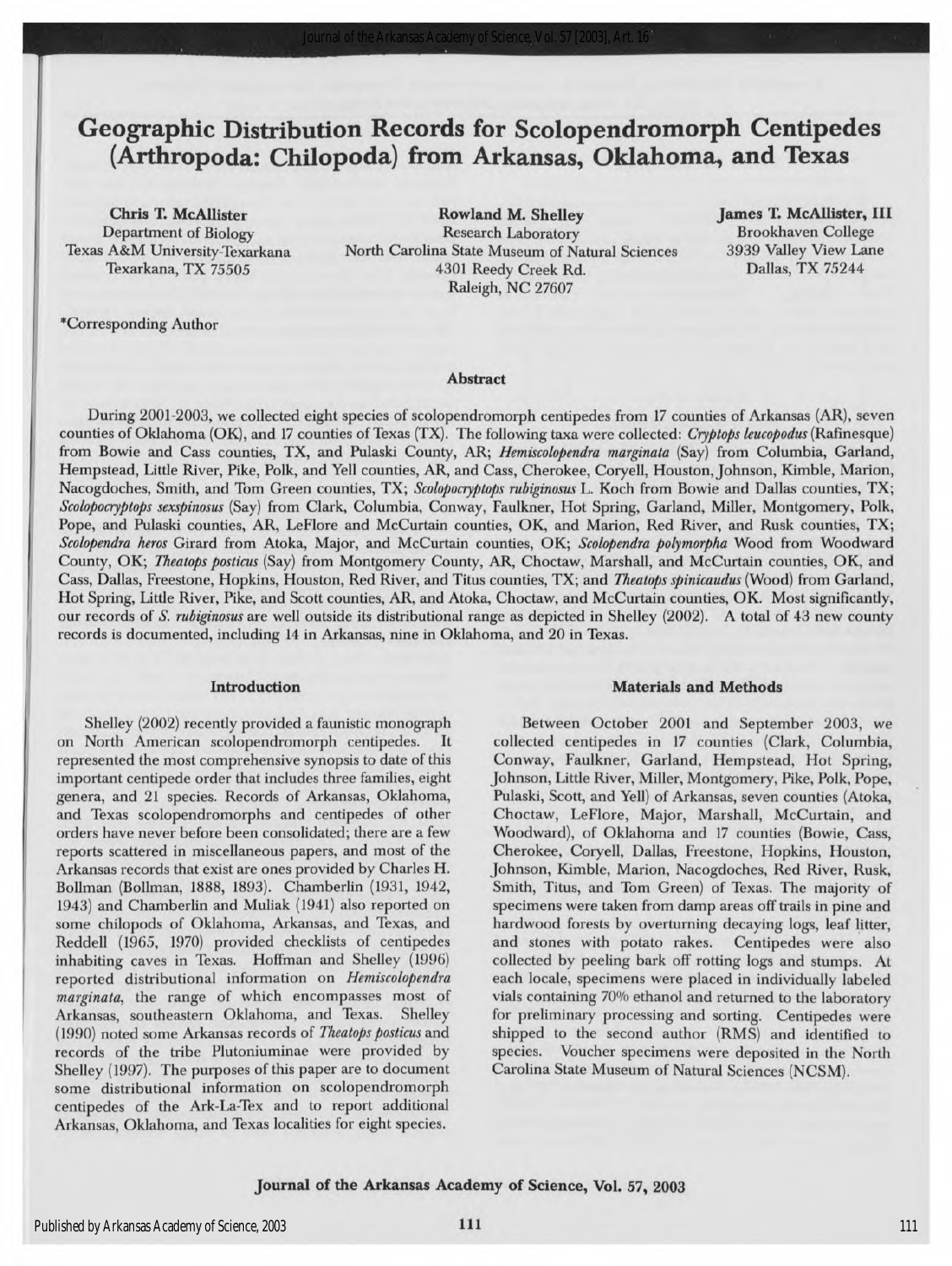*Journal of the Arkansas Academy of Science, Vol. 57 [2003], Art. 16*

## Results and Discussion

A total of eight species of centipedes, representing five<br>genera and three families within the order families Scolopendromorpha, was found during our survey. The most common species collected was Hemiscolopendra marginata (Say, 1821) reported from seven Arkansas and 10<br>Texas counties. A complete list of taxa collected is A complete list of taxa collected is presented below and annotated with distributional and ecological information. Specimens collected by the first and third authors are indicated by the initials CTM and JTM, respectively.

## Annotated List

## Family Scolopendridae

Scolopendra heros Girard, 1853. OKLAHOMA: Atoka County, 4.8 km E Springtown, off OK St. Hwy. 43, under trash pile, 4 April 2002, CTM & BSC 405 class. Major County, Whitlaw Ranch, 20.6 km SW Waynoka off US 412, <sup>13</sup> September 2003, S. Barclay. McCurtain County, Beaver's Bend State Park, David Boren Trail, 3 June 2003, CTM & BSC 405 class. Although expected statewide and reported previously from 21 counties in Oklahoma (see Shelley, 2002), these represent new county records.

Scolopendra polymorpha Wood, 1861. OKLAHOMA: Woodward County, Ft. Supply WMA, 1.6 km S. Ft. Supply off US 183, 12 September 2003, Z. D. Ramsey (new county record). Except for the eastern periphery, the species is expected statewide in Oklahoma, albeit it has been previously reported from only 13 counties (Shelley, 2002).

Hemiscolopendra marginata (Say, 1821). ARKANSAS: Columbia County, Logoly State Park, 28 December 2001, CTM & JTM (new county record). Garland County, vic. Bear off Brady Mountain Road, 6 April 2002, CTM (new county record). Hempstead County, 3.2 km W Springhill off AR St. Hwy. 355, <sup>14</sup> February 2002, C. S. Harris (new county record). Little River County, Wilton off US St. Hwy. 71, #1 April 2003, A. Shoemake. Pike County, Daisy State Park, Lake Greeson, <sup>10</sup> February 2002, CTM; and Crater of Diamonds State Park, 10 February 2002, CTM. Polk County, Pioneer Cemetery Historic Site, 2.4 km W. Queen Wilhelmina State Park along AR St. Hwy. <sup>88</sup> on Rich Mountain, 11 June 2002, CTM & J. L. Hollis; and Grannis, off US 71, <sup>19</sup> April 2003, S. Singer (new county record). Yell County, Sunlight Bay Park, Lake Nimrod, 24 December 2002, CTM & JTM (new county record). TEXAS: Cass County, 1.6 km E TX St. Hwy. 8, off FM 955, 29 October 2002, D. Moore. Cherokee County, Rusk-Palestine State Park, 1March 2003, CTM&G. Torres (new county record). Coryell County, Mother Neff State Park, 25 January 2002, CTM. Houston County, 29.0 km E Crockett, Ratcliff Recreation Area off TX St. Hwy. <sup>7</sup> at 4-C Trail, 1 March 2003, CTM & G. Torres. Johnson County, Cleburne State Park, 25 January 2002, CTM (new county

record). Kimble County, South Llano River State Park, 22 February 2003, CTM. Marion County, 6.4 km NW Jefferson and Lake O' the Pines, 3 February and 8 March 2003, D. Moore (new county record). Nacogdoches County, jet. county rd.628 and FM2782, Stephen F. Austin Interpretive Trail, 1 March 2003, CTM & G. Torres. Smith County, Tyler State Park, 22 March 2003, D. Moore (new county record). Tom Green County, San Angelo State Park, 28 November 2002, CTM (new county record). This is a widespread species whose range extends from the northern periphery of Arkansas westward into Texas to Presidio County (Hoffman and Shelley, 1996). The species has been reported previously from 41 counties of Texas and is expected to be nearly statewide in distribution in Arkansas, having been reported previously from 20 counties (Shelley, 2002). We report herein 10 new county records, five each from Arkansas and Texas.

## Family Scolopocryptopidae

Scolopocryptops sexspinosus (Say, 1821). ARKANSAS: Clark County, 4.8 km NE Caddo Valley, off AR St. Hwy. 283, 31 January 2003, CTM (new county record). Columbia County, Logoly State Park, 28 December 2002, CTM & JTM. Conway County, Petit Jean State Park, 24 December 2002, CTM & JTM (new county record). Faulkner County, Woolly Hollow State Park on Huckleberry Trail, 25 December 2002, CTM & JTM (new county record). Garland County, vie. Bear off Brady Mountain Road, 4 April 2002, CTM; and 4.8 km W Crystal Springs off US 270, Charlton Recreation Area, <sup>11</sup> June 2002, CTM (new county record). Hot Spring County, Lake DeGray State Park, 1 February 2002, CTM (new county record). Miller County, 1.6 km <sup>S</sup> Genoa off ARSt. Hwy. 196, <sup>14</sup> February 2002, C. S. Harris (new county record). Montgomery County, Mount Ida, 28 May 2003, CTM & JTM. Polk County, 3.2 km N Mena off US 88, Earthquake Trail, 13 August 2003, CTM. Pope County, 9.7 km N Hector off AR St. Hwy. 27, <sup>24</sup> June 2002, CTM. Pulaski County, 3.2 km S Sweet Home off AR St. Hwy. 365, 27 December 2002, CTM & JTM. OKLAHOMA: LeFlore County, Choctaw Nation historic site off OK St. Hwy 1 on Rich Mountain, 3 April 2003, CTM & Z. Ramsey (new county record). McCurtain County, Beaver's Bend State Park, 1March 2002, CTM; and 11.3 km <sup>S</sup> Smithville off US 259 on county rd. 891, 11 September 2002, CTM & J. Kessler. TEXAS: Marion County, 6.4 km NW Jefferson, 22 December 2002, D. Moore (new county record). Red River County, 19.3 km N Clarksville, off TX Hwy 37, 26 April 2003, CTM & G. Torres (new county record). Rusk County, vic. Mt. Enterprise off US 84, Griff Ross Trail, 27 February 2003, CTM & G. Torres (new county record). This is the most common scolopendromorph centipede in eastern North America and its range includes all of

## Journal of the Arkansas Academy of Science, Vol. 57, <sup>2003</sup>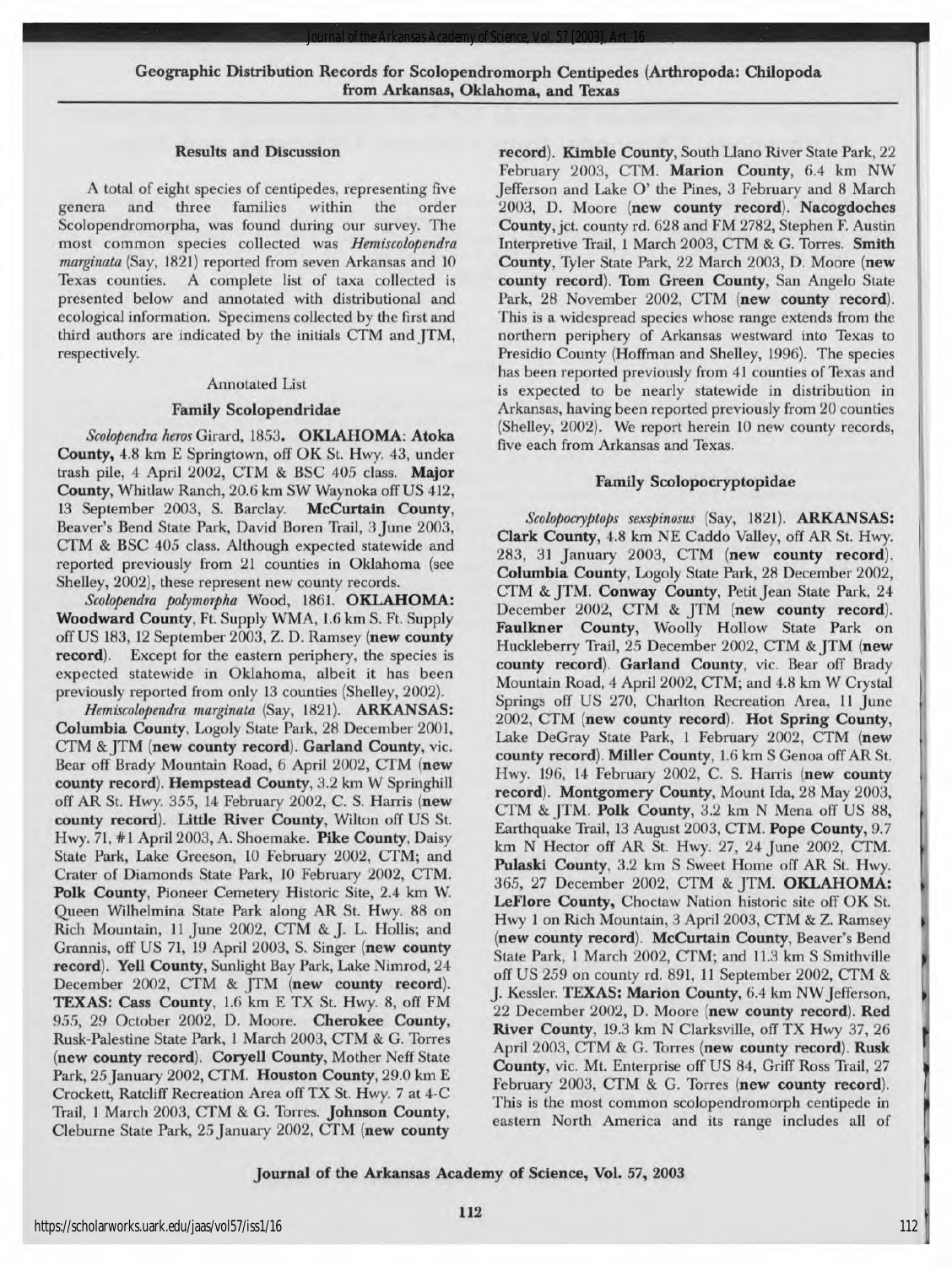Arkansas, the eastern half of Oklahoma, and eastern and east-central Texas (Shelley, 2002); however, we report <sup>10</sup> new county records herein.

Scolopocryptops rubiginosus L. Koch, 1878. TEXAS: Bowie County, Texarkana off 1-30, S. Cowhorn Creek Loop, 16 January 2003, CTM (new county record). Dallas County, Cedar Hill State Park, 21 January and <sup>16</sup> November 2002, CTM (new county record). Red River County, 19.3 km NClarksville, off TX Hwy 37, <sup>26</sup> April 2003, CTM & G. Torres (new county record). In Texas, the species was previously known only from the northern fringe of the state along the Red River in Grayson County and a disjunct record from the south in San Patricio County (Shelley, 2002). Our new records (Fig. 1) are well outside the range as depicted in Shelley (2002; Fig. 108), and the Bowie County, Texas, record suggests its possible occurrence in adjacent parishes of extreme northwestern Louisiana that would represent a new state record.

## Family Cryptopidae

Theatops posticus (Say, 1821). ARKANSAS: Montgomery County, Mount Ida, 28 May 2003, CTM & JTM (new county record). OKLAHOMA: Choctaw County, Raymond Gary State Park, 24 April 2003, CTM & G. Torres (new county record). Marshall County, Buncombe Creek Recreation Area off OK Hwy. 99, 25 April 2003, CTM & G. Torres (new county record). McCurtain County, Beaver's Bend State Park, Boren Trail, 3 June 2003, CTM (new county record). TEXAS: Cass County, 1.6 km E TX St. Hwy. 8 on FM 955, 29 October 2002, D. Moore (new county record). Dallas County, Cedar Hill State Park, Talala Trail, 21 January 2002 and <sup>16</sup> November 2002, CTM (new county record). Freestone County, Fairfield Lake State Park, 21 December 2002, CTM & JTM (new county record). Hopkins County, Cooper Lake State Park-South Sulphur Unit, 3 January 2003, CTM (new county record). Houston County, 29.0 km E Crockett, Ratcliff Recreation Area off TX St. Hwy. 7 at 4-C Trail, 1 March 2003, CTM & G. Torres (new county record). Red River County, 19.3 km N Clarksville, off TX Hwy 37, 26 April 2003, CTM & G. Torres (new county record). Titus County, vie. Cookville at White Oak Creek, 20 September 2003, M. Cameron (new county record). Part of the range of this species includes an area extending from the Atlantic coast to the eastern periphery of the Central Plains in Seminole County, Oklahoma, and Limestone County, Texas, south of Dallas (Shelley, 1990). The Dallas and Marshall county sites reported here are the farthest west the species has been documented in northcentral Texas and southcentral Oklahoma, respectively. Although expected statewide in Arkansas, it is now known from only four counties of the state and only five counties in Oklahoma; in Texas, it is expected throughout the eastern one quarter of the state (Shelley, 1997).



Fig. 1. Distribution of Scolopocryptops rubiginosus in Arkansas, Oklahoma, and Texas. Previous records (dots); new records (stars).

Theatops spinicaudus (Wood, 1862). ARKANSAS: Garland County, vie. Bear off Brady Mountain Road, 6 April 2002, CTM. Hot Spring County, Lake DeGray State Park, 1 February 2002, CTM. Little River County, Wilton off US Hwy. 71, 6 February 2003, A. Shoemake (new county record). Pike County, Crater of Diamonds State Park, 10 February 2002, CTM. Scott County, 3.7 km SW "Y" City off US 71/270, 5 April 2003, CTM & Z. D. Ramsey (new county record). OKLAHOMA: Atoka County, McGee Creek State Park off OK St. Hwy. 3, 31 October 2002, CTM (new county record). Choctaw County, vie. Fort Towson off US 70, <sup>18</sup> April 2002, CTM (new county record). McCurtain County, Beaver's Bend State Park, David Boren Trail, <sup>21</sup> March <sup>2002</sup> and 3 June 2003, CTM; and 11.3 km S Smithville off US 259 on county road 891, 13 September 2002, CTM & J. Kessler. Interestingly, T. spinicaudus is considered to have statewide distribution in Arkansas, except for the extreme southern tier of counties, and has been reported previously from 24 counties of the state (Shelley, 1997). In Oklahoma, T. spinicaudus was previously known only from McCurtain and Muskogee counties (Shelley, 1997, 2002). The species has yet to be reported from Texas (Shelley, 2002) but these records suggest it may occur in the extreme northeast part of the state in the Ark-La-Tex region.

Cryptops leucopodus (Rafinesque, 1820). ARKANSAS: Pulaski County, Pinnacle Mountain State Park, 26 December 2001, CTM & JTM; and 3.2 km S Sweet Home

Journal of the Arkansas Academy of Science, Vol.57, <sup>2003</sup>

Chris T. McAllister, Rowland M. Shelley and James T. McAllister, III

Journal of the Arkansas Academy of Science,